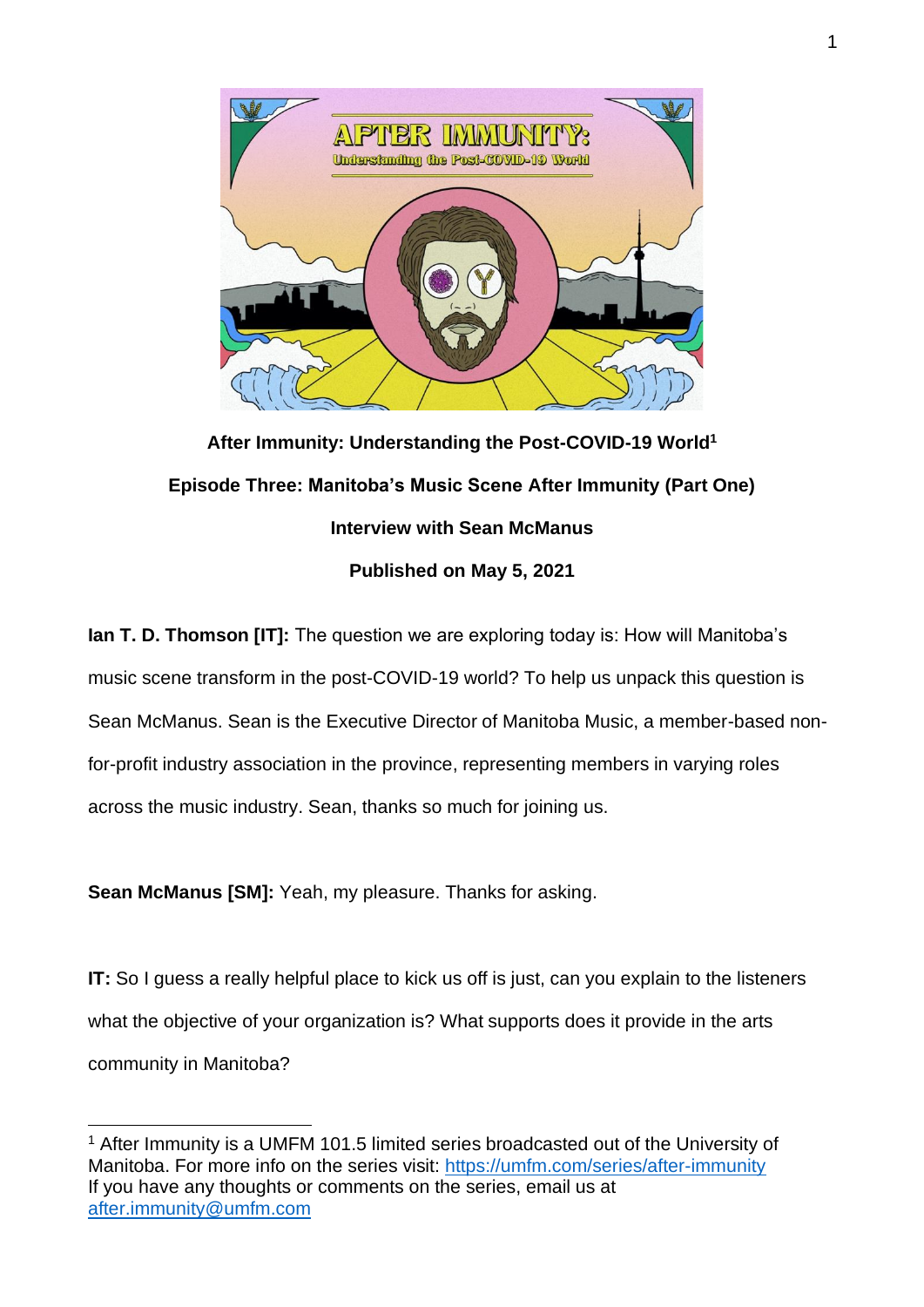**SM:** Sure. We're a membership organization for the music sector, so we serve our members. Our mission is to develop the music sector; that includes artists, but it also includes music companies, independent entrepreneurs, small music companies, presenters, festivals, venues, and recording studios. And really the health and well-being of the sector is our main goal. We work with classical artists and jazz artists as well. A little bit less with, sort of like, the not for profit symphony orchestra kind of side of the scene. So we're really focused a little bit more on the singer-songwriters, recording artists, touring artists. And we do focus quite a bit on the sort of business and entrepreneurial side of the sector, so we sort of treat every artist like a business and most of them see themselves that way to some degree as well. As a creative entity and also as a business. And we really work to help folks think strategically about how they invest in their creative work and how they market it and get it out and connect with audiences and all the kind of partners and pieces that they need along the way to make that happen.

**IT:** So the artists themselves, I feel like they're more focused on that creative element, whereas you're there to help them with the other infrastructure elements. Would that be a fair way to characterize it?

**SM:** Yeah, I think quite often that's the case. Folks often come into this work through the creative side of the business more than anything. And actually lots of folks working in companies came in that way too, playing music and getting involved. And so you do have folks that come into the music sector with an MBA or a law degree or some kind of really professional training. But often it's on the creative side. And so, as you say, kind of filling in that sort of entrepreneurial business side is something that we do. We don't have in Manitoba, a music business college program, like a lot of provinces do, like would be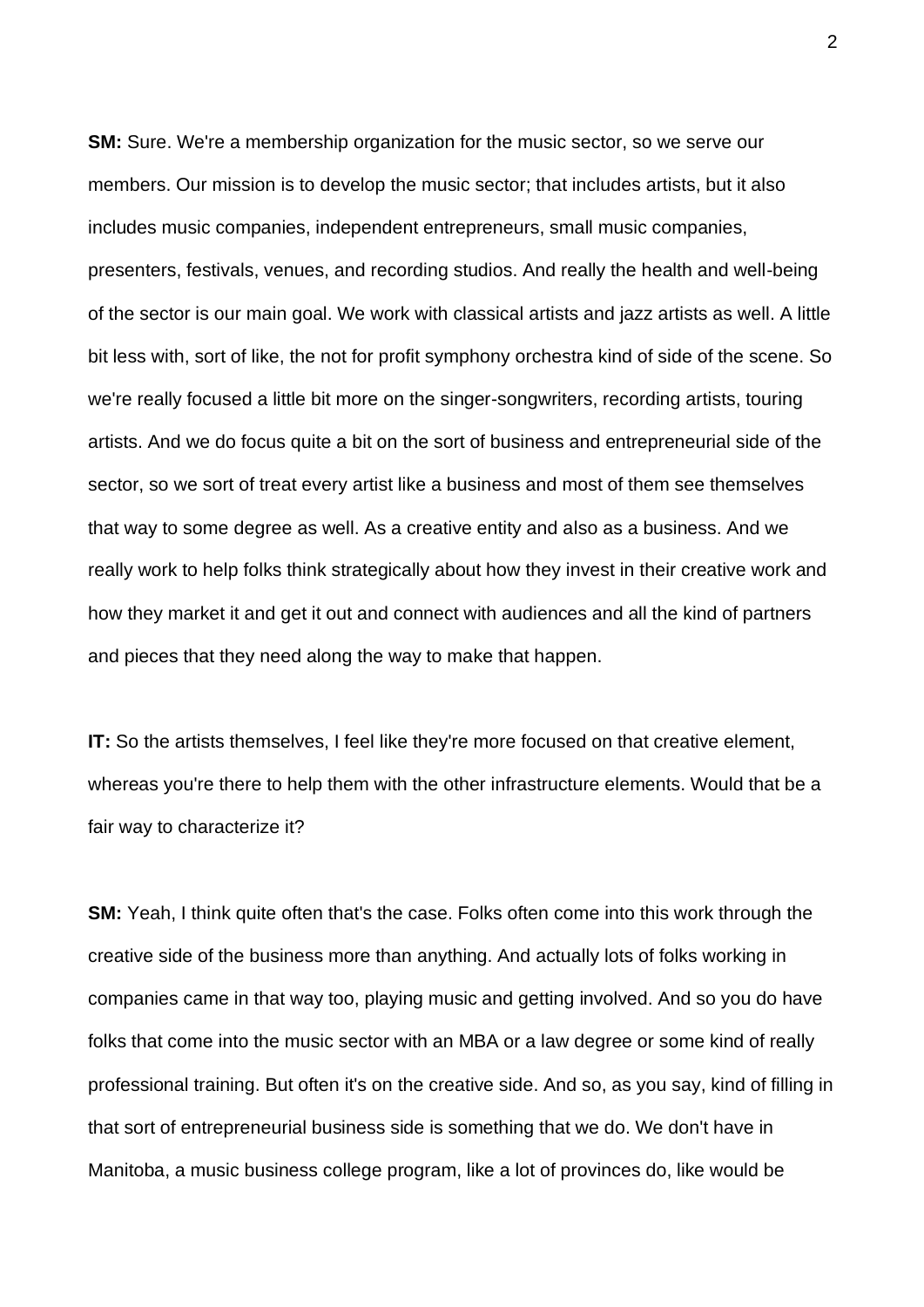offered through Grant MacEwen College or something like that. So we have folks that will come through university or college, often in maybe a communications side, or writing, or maybe music, but there's not a lot of music business to all of that. So there's a fairly big role for us to play in that regard in Manitoba,

**IT:** You're touching a little bit on the goal of this episode, which is to really look at Manitoba exclusively and its local arts. I'd really be curious, in your view as someone who works in the space, what makes Manitoba music and its local arts scene unique?

**SM:** Yeah, I mean, it's hard to put a finger on. I think folks that are involved in the music scene here know that it's something really special. I think a lot of folks from outside Manitoba know that it's something really special. I mean, I talk to people… part of my job is talking to music people from all across the country and around the world, and people know that Manitoba is a music place, that Winnipeg is a music place. Why that is, is tricky to figure out. Some people joke about the cold winters and the amount of creative time spent indoors but I think there's a lot of things. I think the size of the community means that different scenes interact with one another, which I think is pretty cool. You know, maybe compared to a bigger place where you can spend a lot of time around people that are doing things very similar to you. And I think in Winnipeg that happens less often, I think it causes musicians to stretch out a little bit and probably connect with other disciplines as well and I think that's part of the unique character of the music that happens here. And I think the fact that you sort of have to work hard to reach an audience. Like, Winnipeg is a small market, and so if you want to reach an audience beyond Winnipeg it takes a little bit more initiative than maybe if you were in a bigger place. So I think that factors in as well. And honestly, I do think about Winnipeg, and Manitoba, as kind of a home of historic work around community development and social justice. And I think that plays into it, into the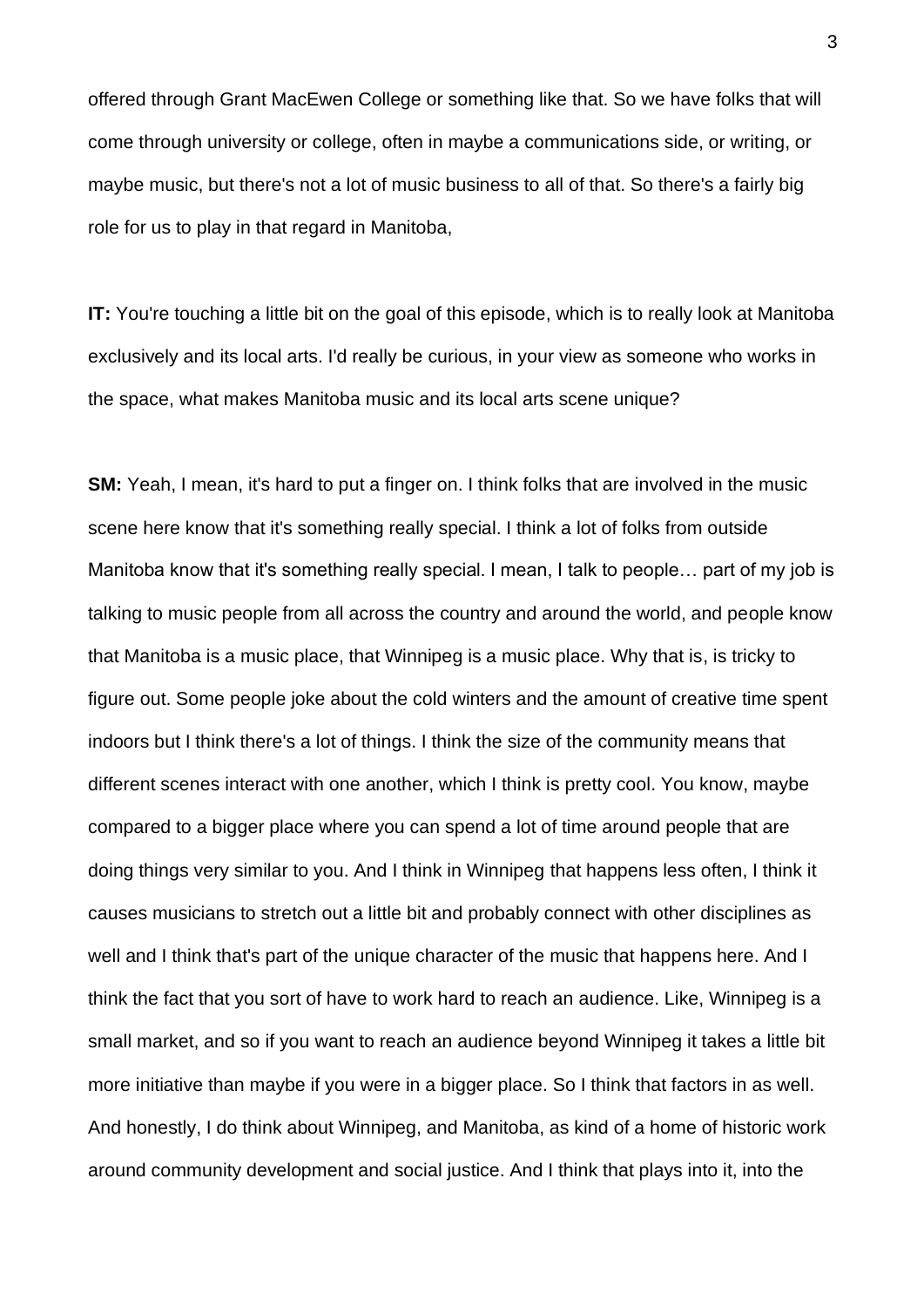character of the [music] scene as well. And so, yeah, I think all those things contribute. Strong audiences, good support for local music and the audiences here. And obviously there's something a little bit secret sauce about it.

**IT:** The secret sauce of Manitoba's local arts scene, I rather like that. So this series as a whole is focusing on kind of that post-COVID-19 world, but we can't really start there. We have to kind of start with what we're currently undergoing in the pandemic as a whole. In your view, what have been the effects of the pandemic on Manitoba's musicians and artists during this time?

**SM:** Yeah, well it's varied, for one. I think there's more than one effect and it's affecting different folks in different ways, but the overarching primary thing is that our business is about gathering people and it's about travel. And so those are the two hardest things to do during the COVID pandemic shutdown and whatnot. And so not being able to gather people for live events, for concerts and festivals and events, and for artists not being able to be on the road, touring in front of their fans and connecting with people, I think both of those things have been, you know, hopefully not catastrophic in the long term, but certainly have changed everything. For artists that were either in a place in their own creative cycle where they were getting ready to do some writing and maybe be in a solitary mode, or in a creative collaborative mode, that would still work over the Internet. I think it's been a pretty interesting time and there's been lots of writing going on and lots of collaboration. For artists that were [in] a place where that was done, and the record was made, and it had just come out or was about to come out, and touring was just about to start, it was pretty bad, it had a big impact. And so that has an impact, obviously, on people's business and it also has an impact on their psyche. And then we've had these different kind of waves of those effects throughout the year too, where you've had modes where people were feeling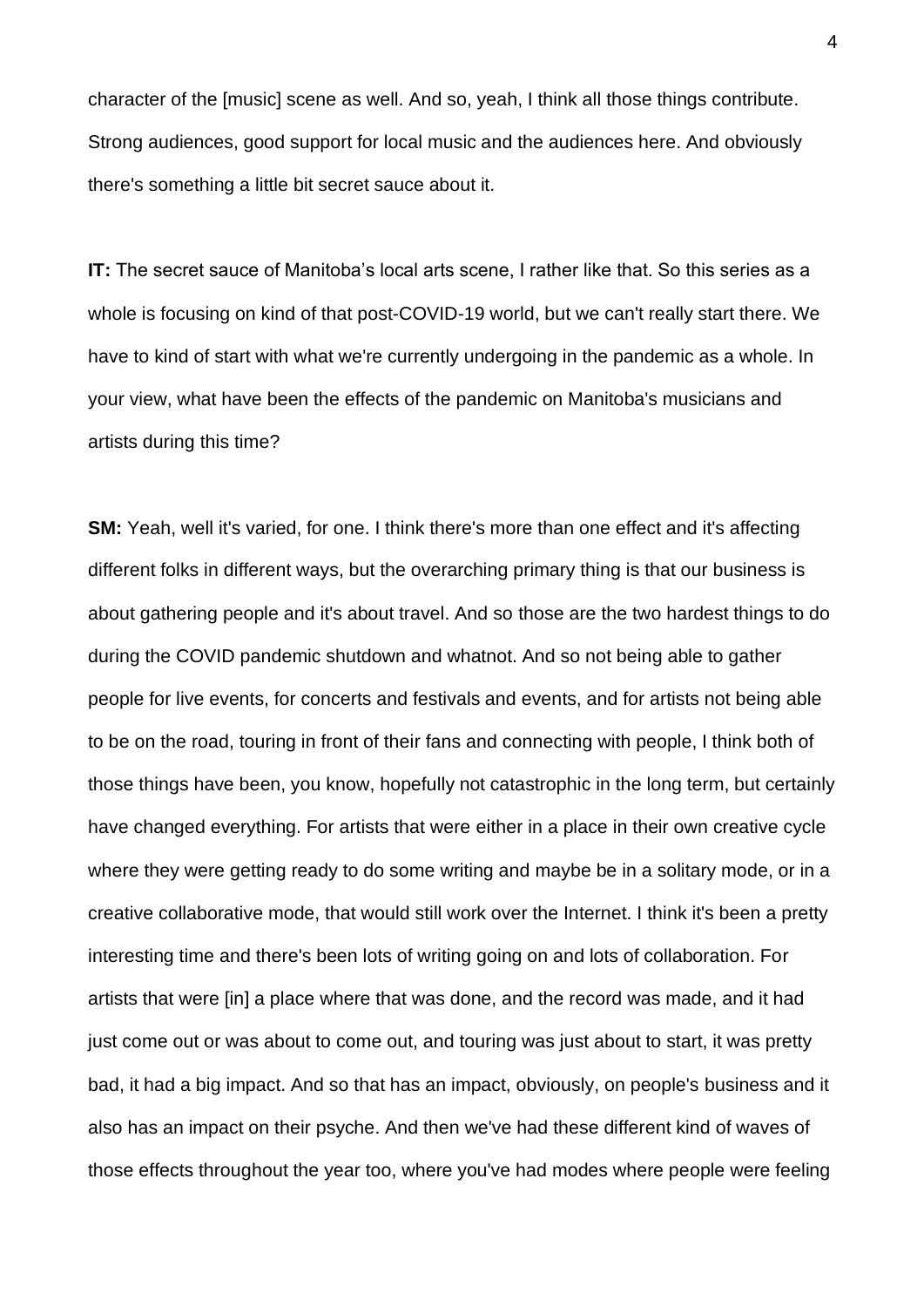really productive and engaged. We've certainly seen it in terms of the strategic planning on the business side. You know, we've had times where people thought 'OK, I'm going to work on my marketing plan for my record, like I'm going to dig in' and then we go through another wave where it's like 'Well, I can't even plan a tour, I've had to reschedule my dates three times, what's even the point'. And so there's a psychological aspect of this, obviously for everybody, in terms of the anxieties and the unknowns around the pandemic and I think that's been huge for artists. So I think it has been varied. I think overall for the sector, it's been very, very bad.

**IT:** I appreciate the different ways in which you said this is kind of explored, and you certainly touched on a number of them…I can only say, you know, the buzzword I saw the other day was "Zoom fatigue", and I can safely say that I think everyone's feeling that at this point. You know, you have that mode of productivity and then it's a question of how long does that continue on? And so it's interesting to see how that affects the artists. Now, you touched on a little bit of this aspect of the business planning, of the releasing, and how that's all been affected by the pandemic. How has the pandemic affected your ability, your organization's ability, to actually support Manitoba artists? Has it been harder to adjust and to meet these concerns that they've faced?

**SM:** Yeah, for sure it has. Again, our business at Manitoba Music so often is about gathering people and travelling. You know, it's about getting people together for conferences, for workshops, for training. It's about getting people together for showcases, and showcasing emerging artists. It's about working with those artists to get into new markets and showcase for folks in Toronto, or L.A., or Germany. And so all of that's been affected. Like everybody else, we've tried to move our work into a virtual setting and move it online. And in lots of ways there's always opportunities and you don't want to miss those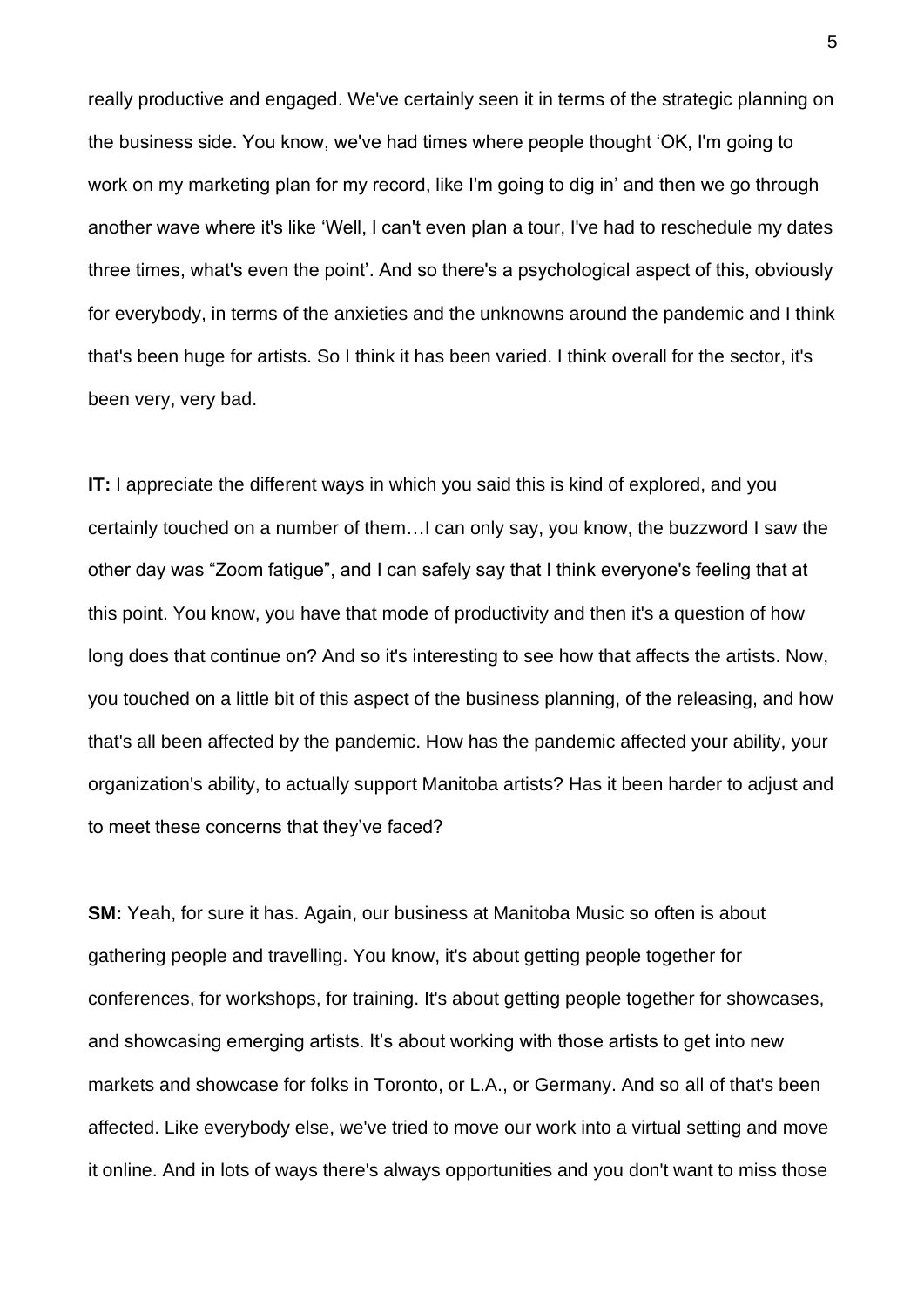opportunities, and we've certainly seen that too. We've found ways that we can connect with people virtually, you know, international business delegates who we don't have to fly here and so the costs are reduced and it's easier to get. You know, you can get on someone's schedule for a few hours, you don't need to get them for a few days. And so there are some things like that that have been pretty interesting, I think, and participation from members, too. You know, not everybody has to be in the same place at the same time. So I think all of that's been interesting and there are hopefully things that we'll learn through that process that will carry on in terms of our connecting with people and creating an inclusive environment for people to participate. I think that everybody would still agree that for the most part, being able to do these things in person is just better. We communicate better as human beings when we're in the same room together, that's just biology and psychology at work. For us, as an organization I think it's meant that... we've been very lucky with our funders and most of the funding that we've had has stayed in place throughout the year and so we've still had the mandate to do the work that we do. But it's meant that everything is being done in a new way. So we don't have the old models, we can't use our old budgets and our old templates and our old structures, we can't use our old partners in lots of cases. And so everything has been almost like starting from scratch and reinventing, and that's been pretty taxing on our team, too. Again, there's been different waves that we've gone through. We came out of the gate really excited about the ways that we would try to build community and connect with people and serve our members. And then at times it's been like "why are we even doing this? I haven't been able to go to a show in six months" and it feels, you know… and just a lot of work, trying to get people engaged. And like you say, the Zoom fatigue aspect, and *always* checking in with members to see what do they actually want, what are they actually up for? Like how much how much time can they actually spend engaged through a virtual portal? So it's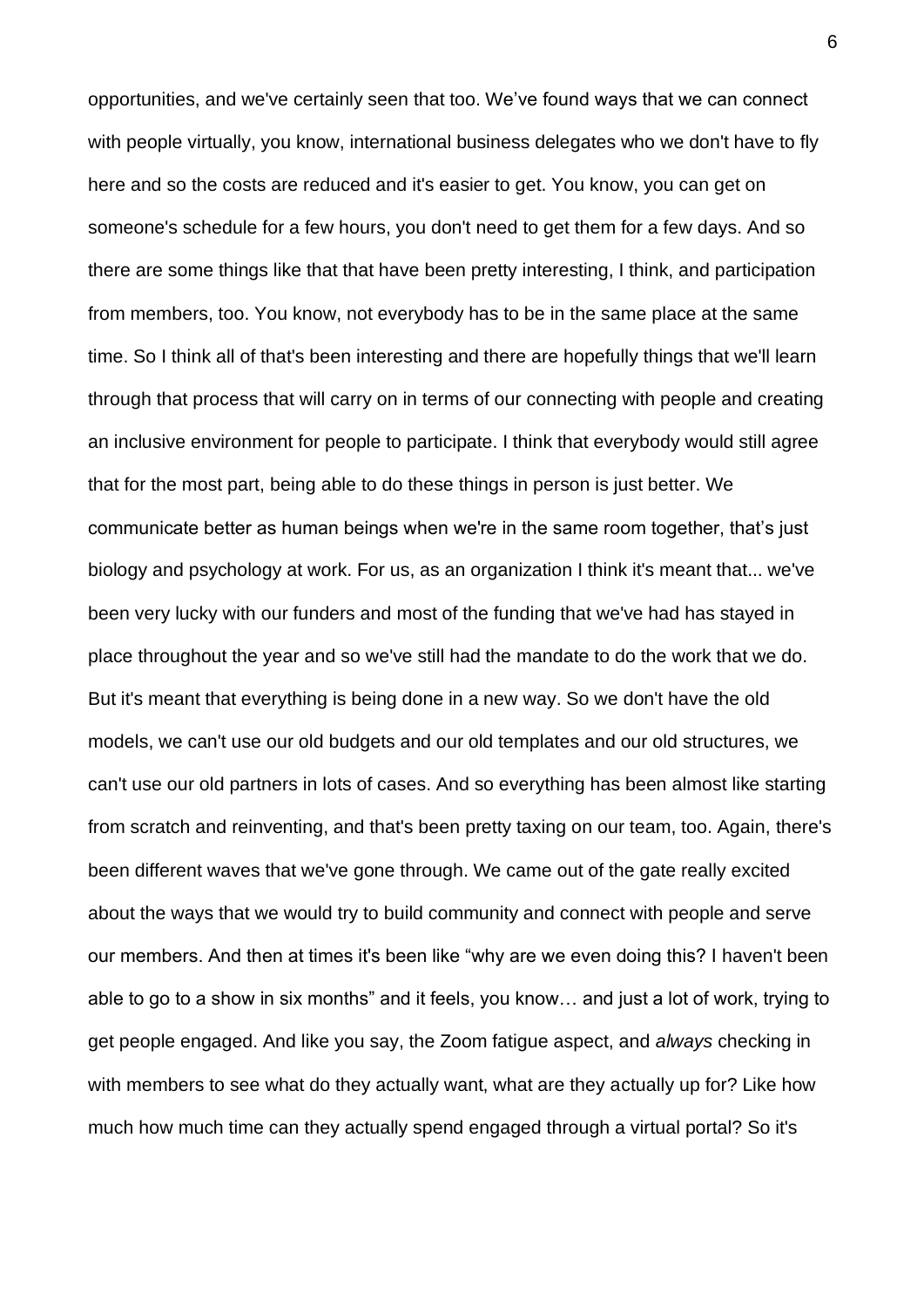been a lot. We've had a lot of fun, we've run a lot of really good projects, I think, over the course of this year, but it's it's been pretty taxing.

**IT:** I appreciate your honesty with the challenges that you've had to face. As well I can safely say, as a live show fan myself, not being able to go see live music during this time I think has been... it sucks, to put it bluntly. So this show we're looking at the post-COVID-19 world, we've talked about the pandemic itself and what its effect has been and you've kind of hinted at some of the trends we've seen throughout this. But I'd be curious to know, how do you see Manitoba music and its local arts scene evolving in this post-COVID-19 world, given how it's played out across the pandemic?

**SM:** I think there's lots to wait and see, and learn on that. I do hope that there are some things that we learn and there are some ways that we evolve. I mean, it's easy to forget that if we go back 12 months or 18 months, one of the things that we were dealing with, thinking about more than anything, was how burnt out artists were for being on the road all the time. And the unhealthy nature of the fact that our business has really moved to a place where artists really have to be playing live a lot in terms of the economics of it and in terms of building global audiences in different markets. And that's what we were really thinking about. And now we've had this whole shift where nobody's on the road. Some artists have been really able to use that time to heal and repair relationships, and sort of think about their own health and well-being, which is great. And so when we talk about the idea of getting back to normal, there's lots of ways which I don't think we want to be back at normal, like what the old normal was. I think we want to be back in a healthier, more sustainable version of the industry. And so what can we learn from these virtual things that we've been doing? From taking the time to plan strategically, thinking about a tour as not just like "I've got to get back on the road", but "why am I doing this tour? Why am I touring

7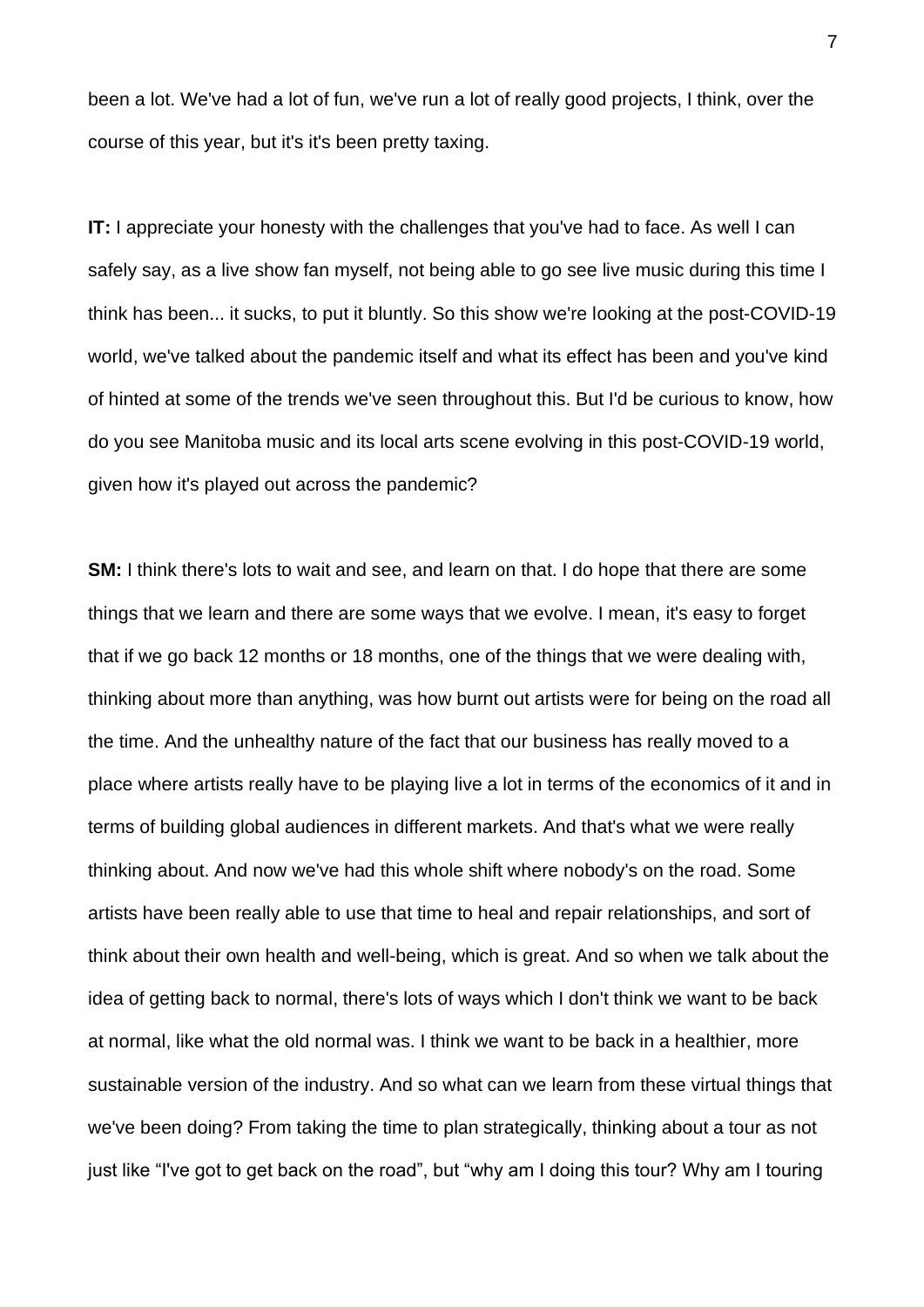in that market? What's the point? What's the plan? Have I really thought it out? Is it really going to be impactful?". So I hope that some of that sticks. I hope that some of the ability to connect with people virtually sticks and makes it maybe a little easier on the artists and companies so that people aren't on the road all the time.

**IT:** That's really interesting, just in the sense that you had, prior to the pandemic, almost some burnout there. And it's a question of, now that we've had the pandemic, do we actually want to return back to the way things were? And it doesn't sound like we do.

**SM:** Yeah, and I don't know. I mean, the market is a funny thing, it's hard to control it, but I do hope that there's something that will be in the psyche of the music sector across the board, where people... like I know there's going to be a big, big desire for artists to get back in front of audiences. I know the audiences want it, I know the artists want it, I know the companies want it, like there's no question. And there's going to be huge demand for touring, I feel that too. But I also hope that we will have come through this learning something about maybe how to take care of ourselves a little bit better, and that we think about that as we start to put these tour schedules back together as well. And like I said, trying to learn from the idea that it's actually not that strange for us to do this particular meeting or this particular showcase virtually. And maybe that part of the "new normal" is something that will help us out as we go forward.

**IT:** So you're getting at some of my next question, which has to do with the trends that we've seen across this, and a big aspect of that is obviously online shows and online festivals. Other trends we've seen have been the growing use of streaming services to find new music, as well as the artists recording and releasing music more frequently during this time. Quite simply, what is going to stick from this? It sounds like you think that online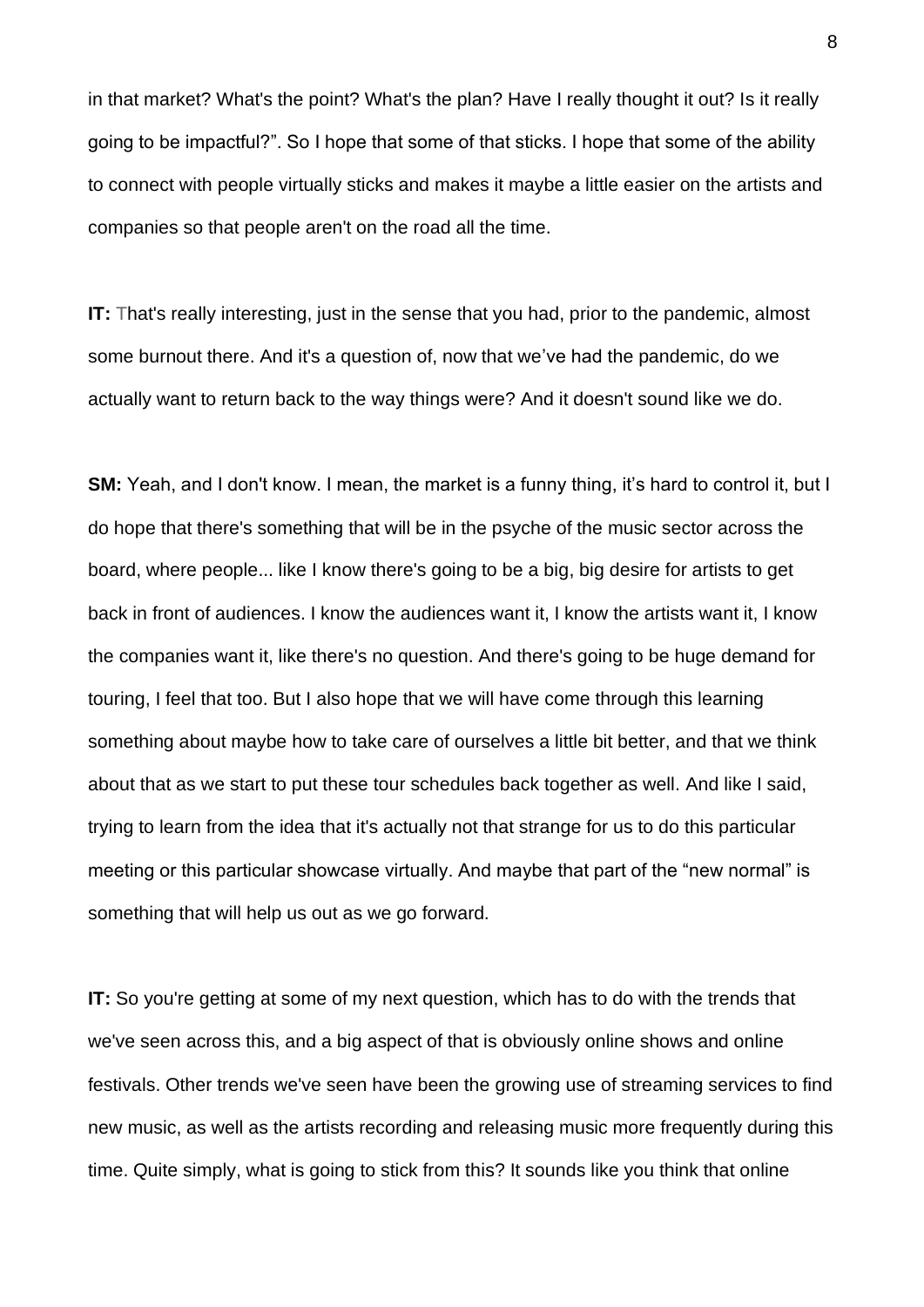shows might stick a little bit if they're targeted specifically, but out of these trends what do you think will continue to last in the post-COVID-19 world?

**SM:** Yeah, I think the online shows thing is interesting. I think we've seen that it works pretty well for artists that already have an audience, [but it's] trickier to find an audience just because there's so much noise online and it's so crowded already. So I think we'll maybe see something there. I think we've had a lot of artists who have taken time to learn how to create content, which is something that we talk to them about all the time. For better or for worse, the social media environment that we live in, one really good way to deal with that is to create a lot of content. Some artists didn't have those chops or the gear to do it or whatever, and now a lot of them do. So that'll be interesting to see how that goes forward. I think the bottom line with a lot of the virtual stuff is that there's no economic model that makes it makes sense. It's been interesting during COVID to do it, some artists have been able to do things with tickets attached and others have been focusing on free content. But I think it's not a great... there isn't really a business model that works very well unless you're an artist of a certain stature to be able to sell tickets to an online event and have it make sense. I think audiences have been very generous during this time, I've seen audiences have been very supportive of artists wanting to buy merch, wanting to buy a ticket or a virtual show when they can. And so coming out of this, hopefully that desire of audiences to see artists, to pay for tickets, to go to shows, I'm really hoping that that is something that comes out of this as well. And it feels like it will.

**IT:** Yeah, and I just want to jump on what you said about the online shows. So it does sound like being able to have regular online shows, that would be more for artists that already have the established fan base versus those that, you know, they might still be like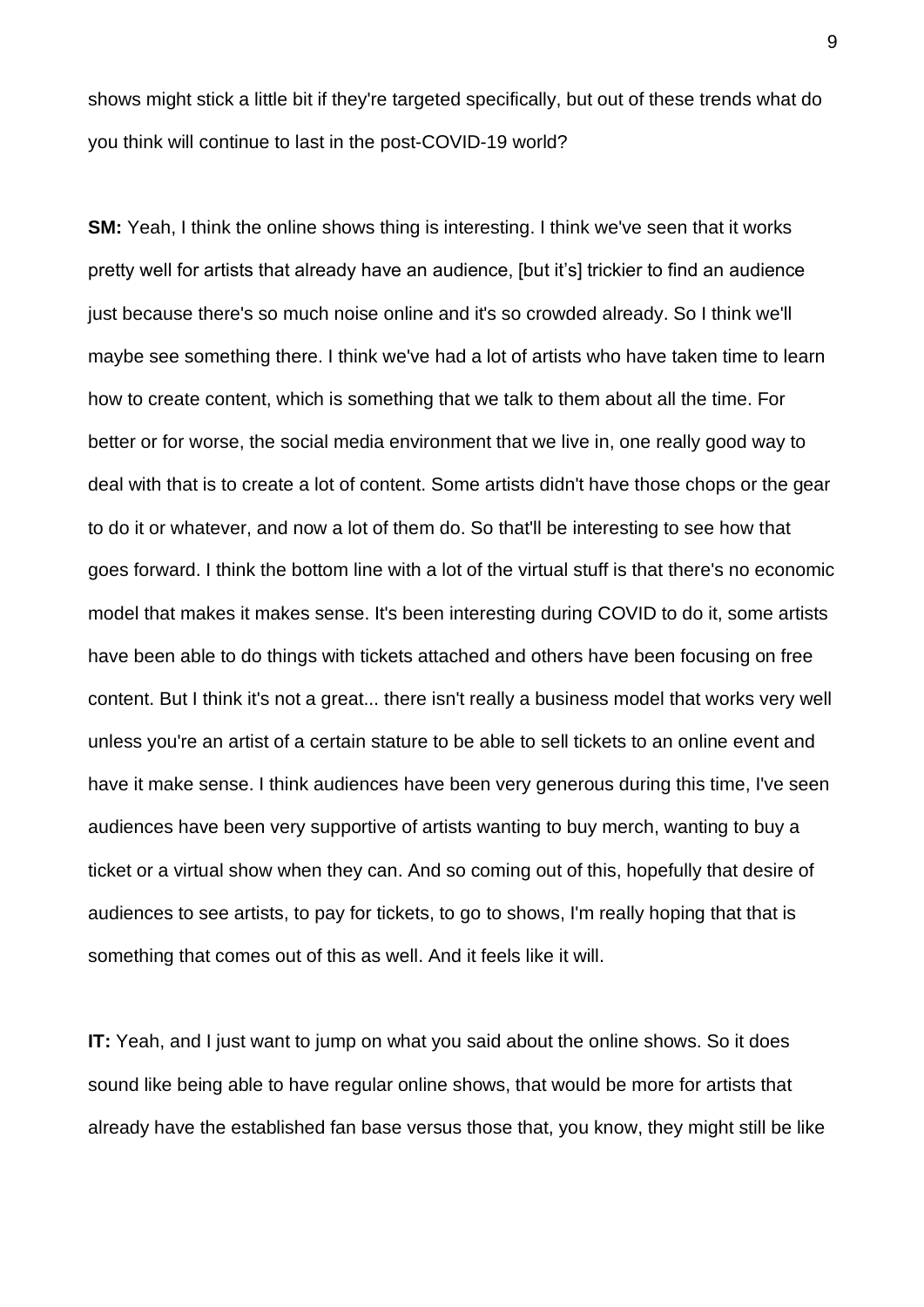building up their career. At that point, is it a little bit more tricky to be engaging in that digital space?

**SM:** I think so, that's what I've seen. Artists that are able to sell tickets almost like they're on tour, sell tickets in multiple time zones. Some of these systems are set up that way now where you can buy a ticket for 8:00 on the West Coast, or 8:00 on the East Coast, or 8:00 in Europe, or 8:00 in Australia. Those artists that have that global audience are able to sell that many tickets and also are able to, because of that, invest in a certain quality of show. I think when we came out of the gates last March and April, there was a lot of home shows, a lot of interest in just like doing something, connecting, replacing those tour dates. But, you know, when you speak about that Zoom fatigue, there's only so many hours that we can all be watching video content and we're going to make decisions and we're going to pick stuff that looks good and sounds good. And, I find myself, it's trickier, like it needs to be a pretty well produced event for me to want to watch it. And so, again, it's artists having the resources to be able to do that and if they're selling tickets to be able to make enough to offset those costs. So I don't really see that changing. I think the bar is high. I mean, there's a market for quick and dirty and fun content, too. But when it comes to concerts, I think the bar is getting higher.

**IT:** And I feel like you're also competing against so many artists out there internationally, across the border and everything -

**SM:** – well and you're competing with everything: you're competing with Bridgerton and The Queen's Gambit, you're competing with a free YouTube wormhole, you're competing with every other bit of online content that people might be spending their time with.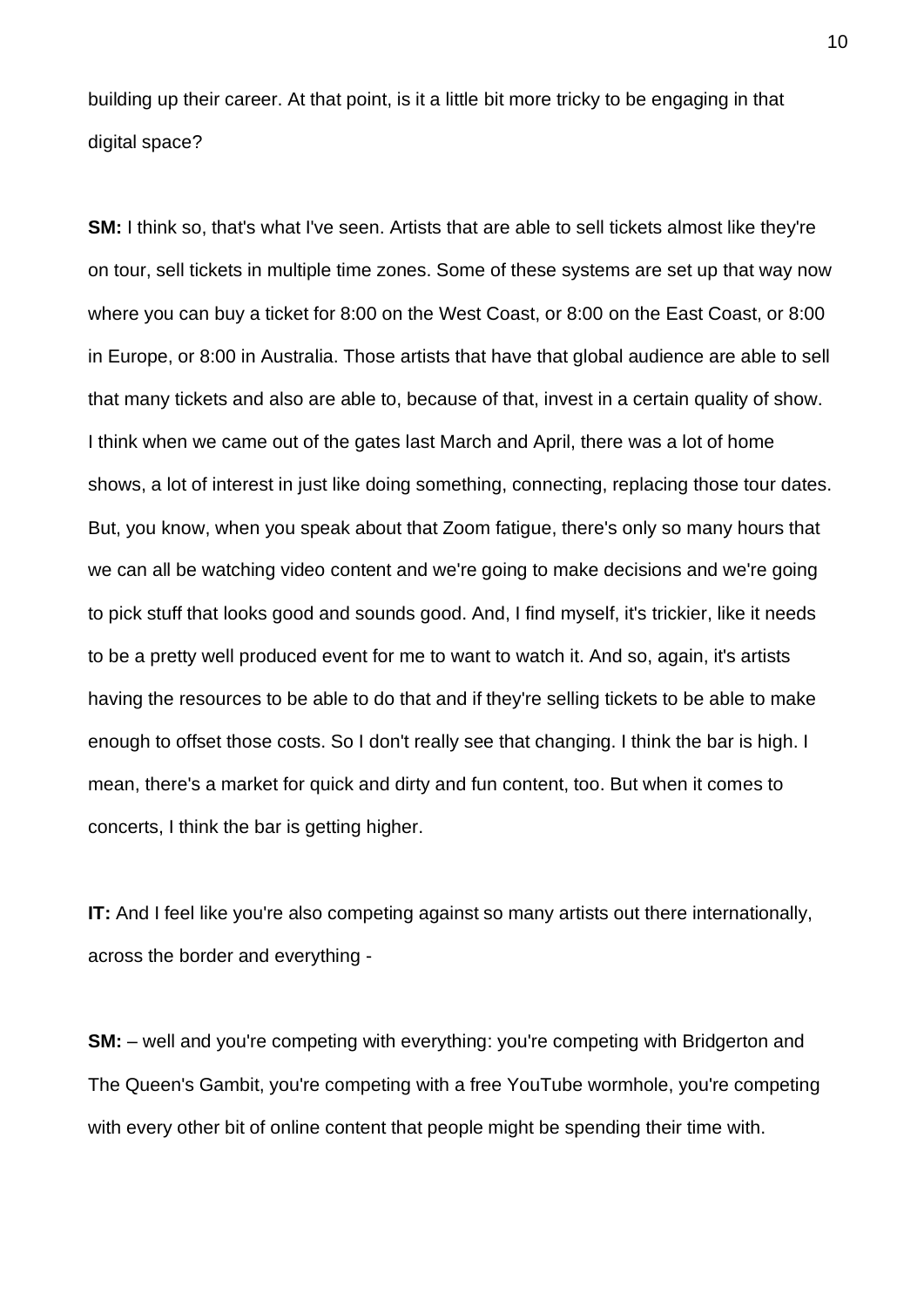**IT:** And that YouTube wormhole is quite… you can really get suckered into that, that's for sure. So you've talked a little bit about the past model in terms of artists constantly touring. But obviously what we faced in the pandemic hasn't been ideal. As you said, people want to go see live shows, the artists want to play live shows. Obviously, that isn't one thing that hasn't been able to be recreated in this. But are there other aspects that that we haven't been able to recreate because of the pandemic that we will be returning to in the post-COVID-19 world?

**SM:** Well the big question is going to be around festivals and sizable audiences, and I think the timeline for that is very tricky too, that we don't know what vaccination means for large audiences. I think it's been really difficult for the festivals to get a read on that, to get public health folks to make solid predictions on that and what it might feel like. And we just don't know what the factors are around variants and we just don't know what the factors are around the immunity levels of, you know, being sort of post-vaccinated or half vaccinated or whatnot. So I think that's one of the biggest wildcards.

**IT:** I'd like to switch directions here and get your thoughts on the role of government and the support that it could give to the local arts during this time. What role does that government (the federal government, the provincial government) play in aiding the local arts scene in Manitoba, particularly after the pandemic is over? You've talked about the problematic models prior to the pandemic. What might be their role in fixing the model for Manitoban musicians and artists?

**SM:** Yeah, well, I think the role of government is huge. I think that every arts sector in every community around the world has support and a relationship with government. It's the way that we value and support the arts in the same way that we value and support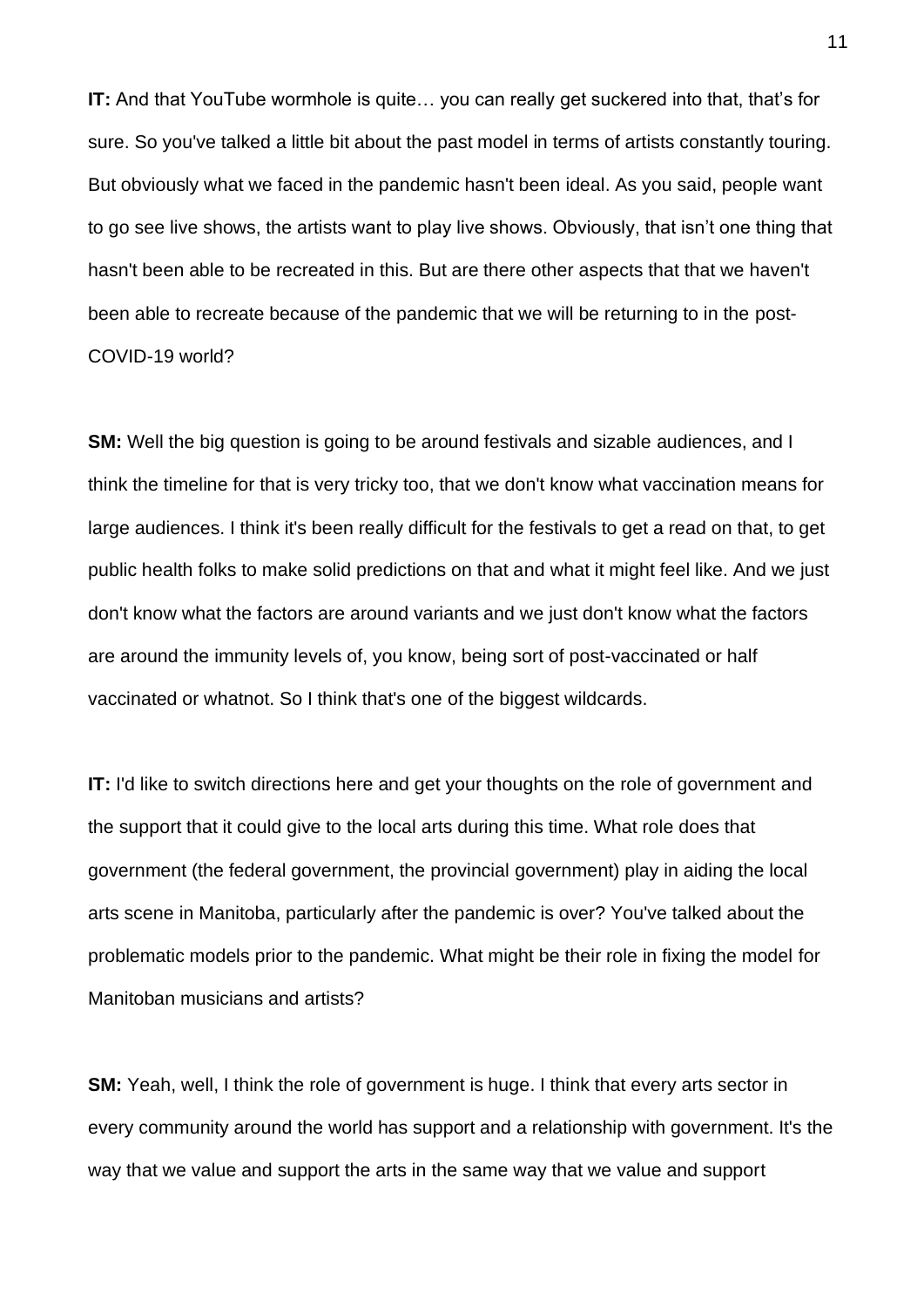education, in which government has a role in, and health care, which government has a role in, and infrastructure, which government has a role in. I think, from my perspective, support from the public side for the arts is just as important as it is for bridges and infrastructure. We need it in our lives. That's the way the economic model is built. There's no way for me to personally afford to build a bridge, and there's no way for me to personally afford to support a symphony orchestra. You know, the government has to be involved. So that's my fundamental belief regardless, and I think in the context of the pandemic it's even more so. And we've seen that response from the federal government. The federal government has said with regards to individuals, and businesses, and small businesses, and the arts sector, has said 'we understand that everybody's in shutdown mode for the greater public good and we're here to backstop that so that these organizations don't disappear' and that's been great. The support provincially… I think that the provinces are always going to wait to see what the federal government is doing and try to lean as much as they can on that. And that's fine, but I certainly hope that the provincial government sees that a strong arts sector in Manitoba is good for all Manitobans. And that COVID is affecting all sectors, but it is affecting the arts sector... we are among the hardest hit. We were the first to close and we're going to be the last to open. And there's so much that the arts sector can't do to operate... it's not as simplistic or easy to understand, maybe as a store is closed and therefore they can't have customers come in, but maybe they can do takeout or something. You know, on the arts side, it's a lot different. The economic models during COVID just are not anywhere near what we actually need to have a sustainable arts community, it's a patchwork of being able to maybe do some things. But I think there's a huge role for government, and I really hope that they see it. And I think your question about how do we evolve this going forward, again I hope that there is an ability to kind of learn from this and say: 'are there ways to reset the relationship as we go forward based on what we've learned? Are there ways to provide more long term sustainable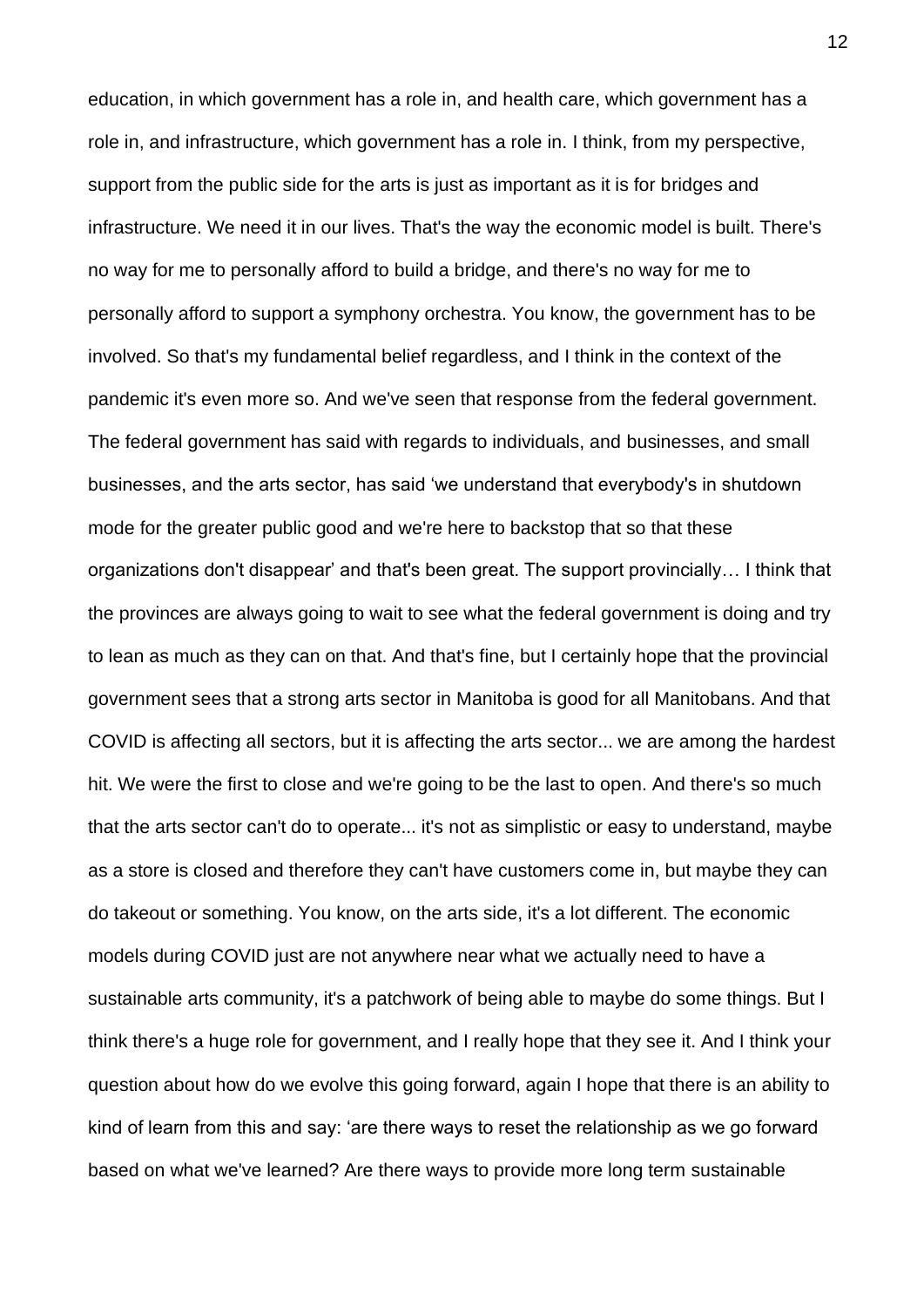funding for the sector that's not project by project or year by year? Especially the project funding, we've really learned this year that when we rely on that and then suddenly something happens and you can't do a project, then that means what happens to all those artists, all those arts workers that are trying to sustain…? If organizations had more long term sustainable funding, then it would make those pivots and those changes much easier. Which on our side, in our organization, we had and we were lucky to do, but it hasn't been the case for all arts organizations.

**IT:** The series as a whole is pretty future oriented, talking about what the future might be, and I'd be remiss if we didn't talk about the rest of 2021 and what your organization has coming down the pipeline. What can people expect from Manitoba Music in the upcoming year when it comes to events, programs and the like?

**SM:** We've gone through pretty much a whole year now of doing virtual based programming. We've learned a lot; we've tried different things and we've learned about different ways to interact and connect with people so we're looking forward to continuing that. I mean, obviously, we're looking forward to being back in a place where we're meeting with people in person. And I think that a hybrid element of how [to] bring some of the things that we learned about the work that we do virtually into those in-person events, I think could be really interesting. How do we use that to connect with Manitobans that are not in Winnipeg, or in remote communities, and then also with the national and international folks? So that'll be the next learning curve, that kind of hybrid model. So we're looking forward to tackling that. And we're really looking forward to artists being able to get back into their cycles so that we can really see the benefits and the results of the work that has gone into the planning and whatnot. But we know that there's a lot of creative work that is going to come out this year, records that are coming out regardless of not being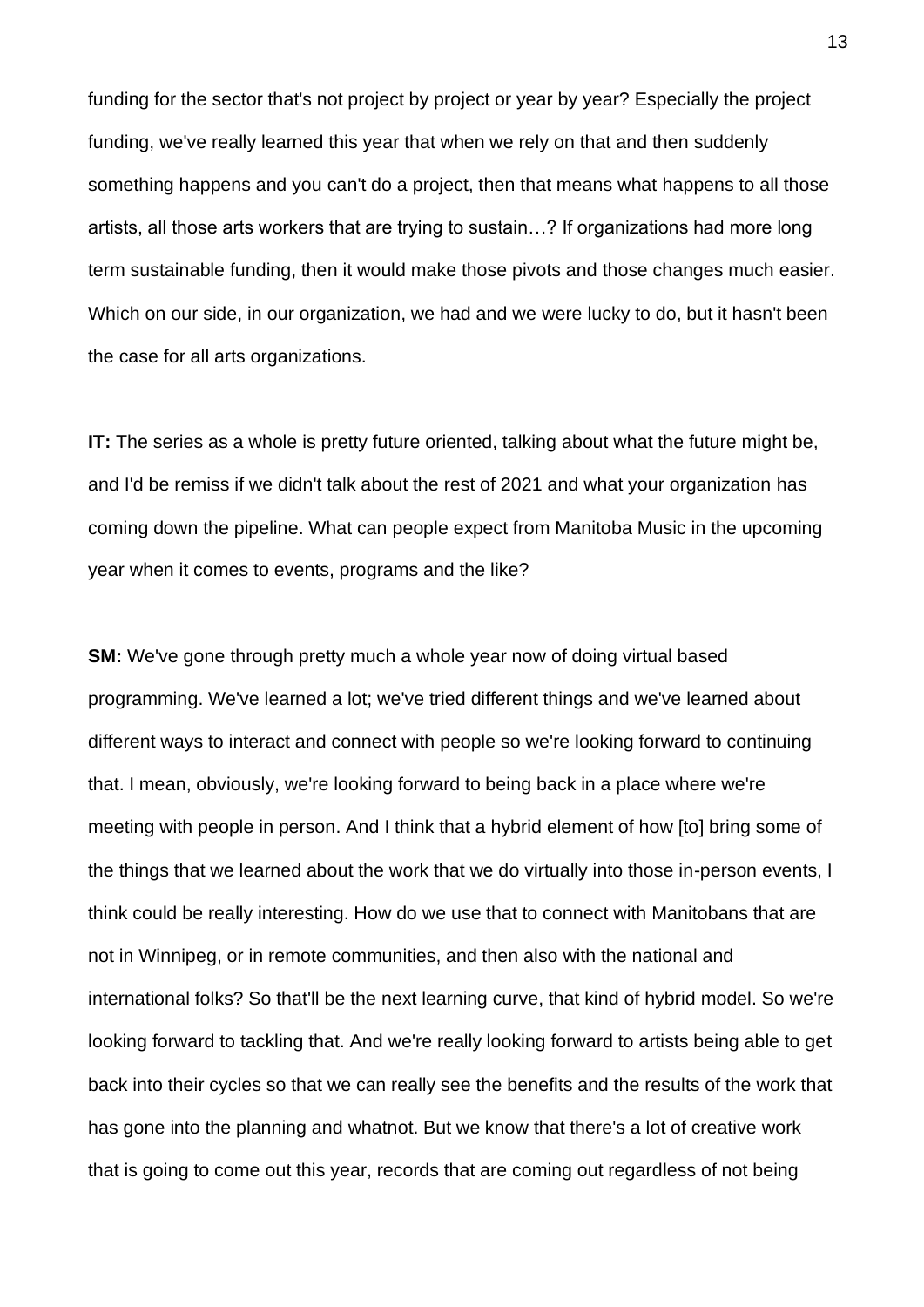able to tour or whatever, so we look forward to supporting and amplifying that activity. And also just looking inward, you know, at what we're doing, how we're working as a team and making sure that we're taking care of each other and staying healthy and staying in a position where we can properly serve our community.

**IT:** Awesome. Sean, I'm very grateful for your time. Do you have any final thoughts in regards to the Manitoba local arts scene and how it might evolve in that post-COVID-19 world?

**SM:** I guess when I think about getting to a place where we're connecting in person again, I really think about the kind of synergistic meetings that happen that I think informs so much of our creative output and creative community, and also the business output and the business side of what we do, that, I think is really missed. I think that what happens in a virtual setting is we can have a lot of purposeful connections with people that we're close to already. But those sort of happenstance, that kind of like running into people in a club and just being out, seeing shows and maybe seeing things that we that we didn't have to specifically log on to watch, you know, and being surprised by things. I'm looking forward to that being back a part of the mix. I think we may be underestimating the power of the loss of that kind of happenstance and synergy that happens from those kinds of in-person things. So I do look forward to that and I do hope, for the sake of the artists who love so much being on stage in front of an audience, that we get back to that soon.

**IT:** And I can safely say, as someone who would be in the crowd, I fully agree with you. Just being able to see a live show would be one of the most exciting things I'm looking forward to when we're all in that post-COVID-19 world. But Sean, thank you so much for